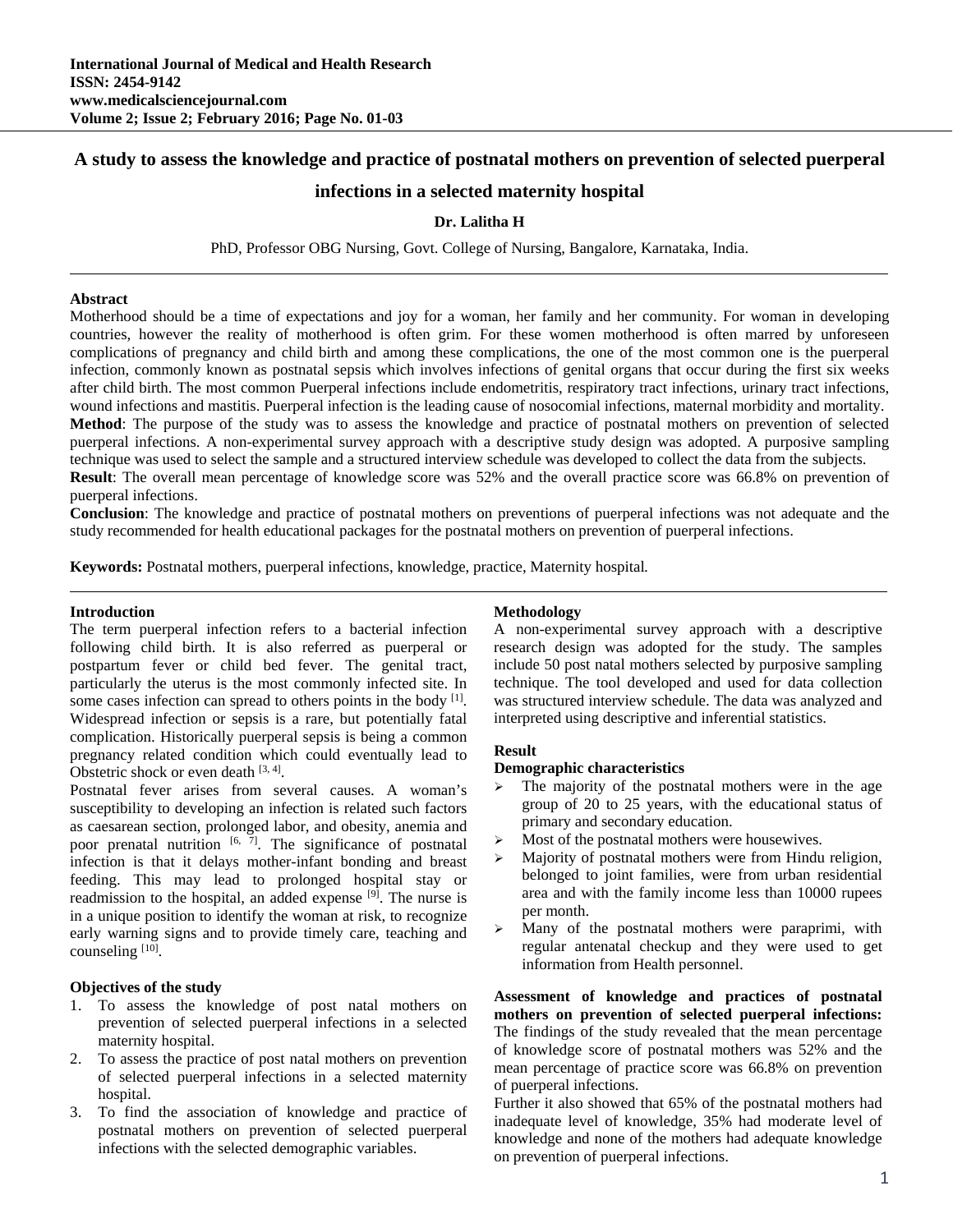The postnatal mothers practice revealed that 62% of mothers had inadequate level of practice, 38% of the postnatal mothers had moderate level of practice and none of the mothers had adequate practice on prevention of puerperal infections.

|                |                              |                      |          |                         |                           | $N = 50$ |
|----------------|------------------------------|----------------------|----------|-------------------------|---------------------------|----------|
| <b>Sl. No.</b> | <b>Areas</b>                 | <b>Maximum Score</b> | Range    | <b>Knowledge scores</b> |                           |          |
|                |                              |                      |          | <b>Mean</b>             | <b>Standard Deviation</b> | Mean%    |
| . .            | Basic information            |                      | 1-5      | 10.8                    | 2.6                       | 13.82    |
| <u>L.</u>      | Wound infections             |                      | $4 - 8$  | 13.1                    | 6.1                       | 16.77    |
| 3.             | Respiratory tract infections |                      | l -4     | 21.9                    | 2.7                       | 28.04    |
| 4.             | <b>Breast infections</b>     |                      | l -4     | 16.9                    | 2.1                       | 21.63    |
| J.             | Urinary tract infections     |                      | 1-3      | 15.4                    | 2.1                       | 19.71    |
|                | Total                        | 30                   | $9 - 22$ | 78.1                    | 15.6                      |          |

**Table 1:** Area Wise Knowledge Score of Postnatal Mothers on Prevention of Selected Puerperal Infections

The data presented in the above table-1 reveals the Mean  $\pm$ Standard Deviation knowledge scores of postnatal mothers on Basic information 10.8±2.6, Wound infections 13.1±6.1, Respiratory tract infections 21.9±2.7, Breast infections 16.9±2.1, Urinary tract infections 15.4±2.1 and total knowledge score 78.1±15.6 respectively.

**Table 2:** Area Wise Practice Score of Postnatal Mothers on Prevention of Selected Puerperal Infections

|        |                              |                      |         |                       |                           | $N = 50$ |
|--------|------------------------------|----------------------|---------|-----------------------|---------------------------|----------|
| Sl. No | <b>Areas</b>                 | <b>Maximum Score</b> | Range   | <b>Practice score</b> |                           |          |
|        |                              |                      |         | <b>Mean</b>           | <b>Standard Deviation</b> | Mean%    |
|        | Wound infections             |                      | $2 - 5$ | 11.2                  |                           | 14.00    |
| z.     | Respiratory tract infections |                      | 1-2     | 26.6                  | 1.0                       | 33.25    |
| 3.     | <b>Breast infections</b>     |                      | 1-6     | 22.2                  | 3.7                       | 27.75    |
| 4.     | Urinary tract infections     |                      | 1-3     | 20.0                  | 2.1                       | 25.00    |
|        | Total                        | 16                   | $7-16$  | 80.0                  | 10.7                      |          |

The data presented in the above table-2 shows that the Mean ± Standard Deviation practice scores of postnatal mothers on Wound infections 11.2±3.9, Respiratory tract infections 26.6±1.0, Breast infections 22.2±3.7, Urinary tract infections  $20.0\pm2.1$  and total practice score  $80.0\pm10.7$  respectively.

## **Association of Knowledge and Practice of Postnatal Mothers with Selected Demographic Variables**

**Association of knowledge of postnatal mothers with selected demographic variables:** A statistically significant association was found between knowledge score and the age  $(6.45, df = 49 at p < 0.05)$ , educational status  $(41.0, df = 49 at$ *p*<0.05), residential area and with sources of information.

There was no significant association of knowledge score and religion, type of family and para of the post natal mothers on prevention of selected puerperal infections.

**Association of practice of postnatal mothers with selected demographic variables:** The study found statistically significant association of practice score and age  $(8.47, df = 49)$ at  $p<0.05$ ), religion, education status (10.66, df=49 at *p*<0.05), type of family, residential area, sources of information and para of the post natal mothers on prevention of selected puerperal infection.

## **Discussion**

The majority of the mothers were in the age group of 20-25 years and with educational status of primary and secondary education. The findings of present study are similar to the study conducted by Mohammad Issa Ahmad<sup>2</sup> on puerperal sepsis.

Higher the educations better the knowledge which is supported by a significant association between knowledge and educational status. Higher the education lesser the

practice was noticed, which established a statistically significant association between practice and educational status of the postnatal mothers on prevention of selected puerperal infections.

The highest mean percentage of knowledge score was found among Hindus when compared to Muslims. The result established a non-significant association between knowledge and religion of the mothers on prevention of selected puerperal infections. The mean percentage of practice scores also found better among mothers from Hindu religion than the mothers from Muslim religion.

However a statistically significant association was found between a practice and religion of the mothers. The findings of the study are similar to the findings of the study conducted by Smith JB [8].

# **Conclusion**

The study findings reveal that the knowledge and practice of post natal mothers on prevention of selected puerperal infections was inadequate. This emphasizes the need for appropriate health education packages for the postnatal mothers to improve their knowledge and making them to adopt the right practices related to child birth and maternal care.

## **References**

- 1. Momol MA, Ezugworie OJ, Ezugwe HO. Causes and management of puerperal sepsis. ISSN, 2010, 1992-0067.
- 2. Mohammed Issa Ahemed, Mohammed Alkhatin, Alsammani Rable Babikar. Puerperal Sepsis in rural Hospital Sudan. Journal of Academy of Medial Sciences of Bosnia and Herzegovina. 2013; 25(1):19-22.
- 3. Julia Hussein KV, Ramani Lovney Kanguru, Kalpesh Patel Jackline Bell. The Effect of Surveillance and